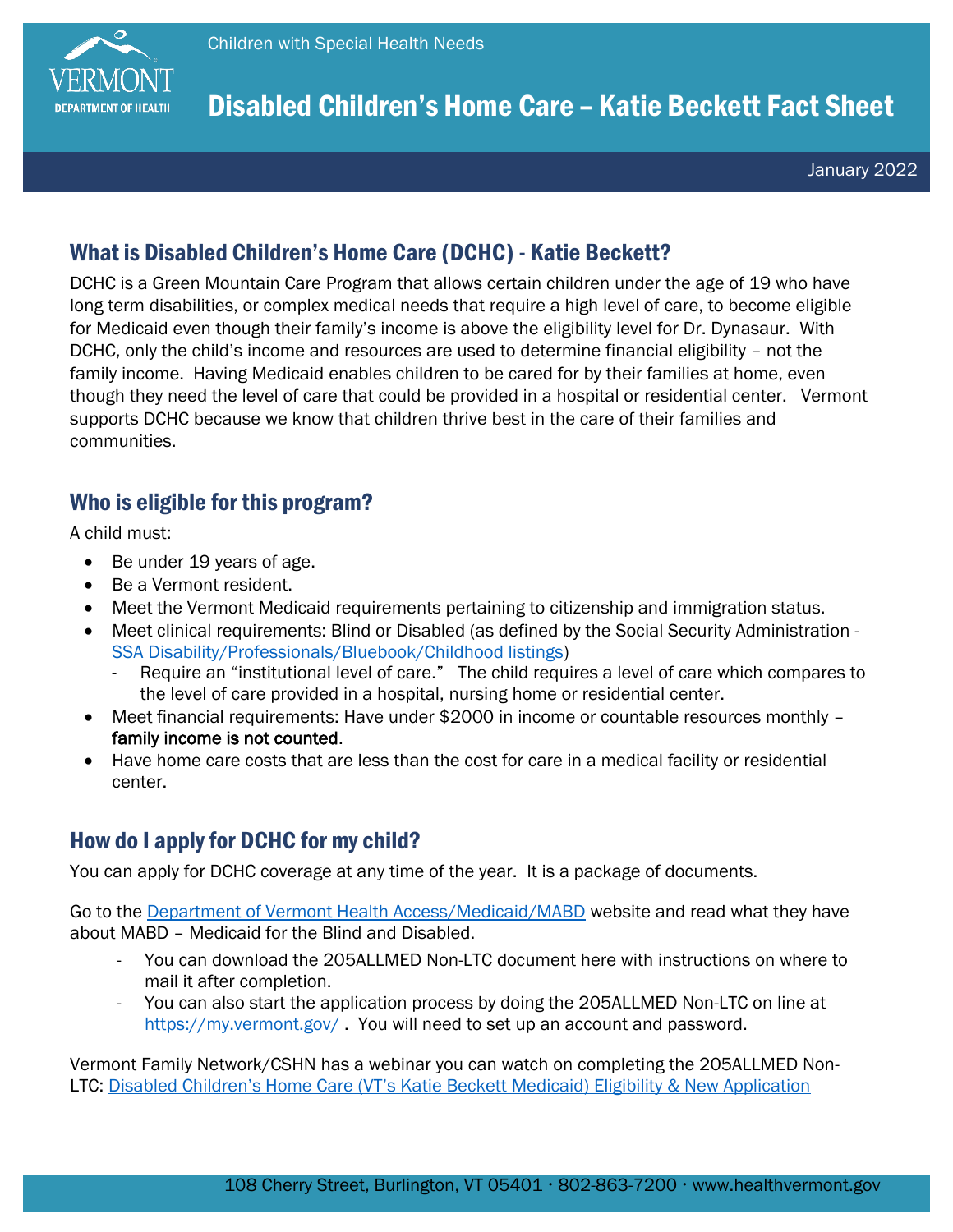

# DEPARTMENT OF HEALTH **Disabled Children's Home Care – Katie Beckett Fact Sheet**

January 2022

You can also read the attached document on completing the DCHC application paper forms. This goes into more detail and allows you to complete all the application documents at once for submission.

## My child has health insurance through my plan at my work. Can I apply for DCHC for my child too?

You can apply for DCHC for your child even if they have other health insurance. During the application process you will be asked for information on your primary insurance plan. Your health insurance will always be the primary insurance and Medicaid will always be secondary – the payor of last resort. This means your insurance will always be billed first.

## My child has SSI or Dr Dynasaur, should I apply for DCHC?

If your child receives Social Security Income (SSI), he should be receiving Medicaid as a benefit.

If your child is receiving Dr Dynasaur, there is no need to apply for Disabled Children's Home Care program unless you think your family income is going to increase. You can check this out on Vermont Health Connect's **[Income Threshold Table.](https://info.healthconnect.vermont.gov/compare-plans/eligibility-tables/2021-eligibility-tables)** There are no additional insurance benefits given to a child who is on DCHC versus one on Dr. Dynasuar.

### What does the eligibility process look like?

- Once you mail the application documents, they are received at the Application, Document and Processing Center (ADPC), scanned into their system, and forwarded to the Health Access Eligibility & Enrollment Unit (HAEEU)
- We recommend that you call [Health Access Member Services](https://dvha.vermont.gov/members/contact-us) to make sure your application was received and any questions you may have about the application process.
- HAEEU screens the application for Dr Dynasaur/Medicaid financial eligibility. If found to be eligible HAEEU will finalize eligibility for that program. A letter will be sent to you letting you know if your child has been found eligible or non-eligible for Dr Dynasaur/Medicaid. The application is now headed for Disability Determination Services (DDS) for a medical review/determination for the DCHC program.
- Disability Determination Services (DDS) will review your application and write to your child's healthcare sources to obtain medical records about your child's disability, function and level of care needed.
- Once you know the application is at [Disability Determination Services](https://dcf.vermont.gov/dds/contact-us) we recommend you call them to ask any questions you have about the medical review.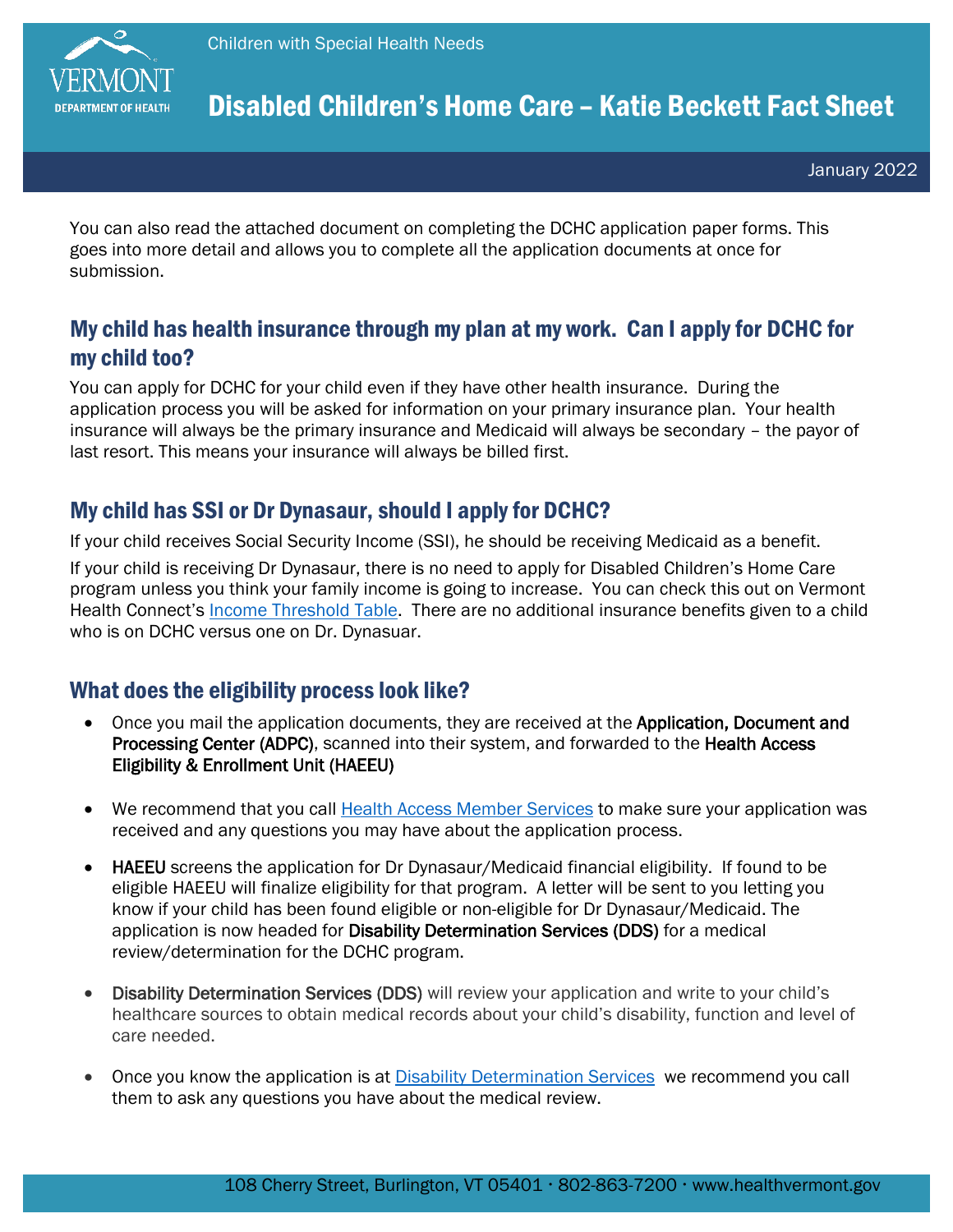

Children with Special Health Needs

# DEPARTMENT OF HEALTH **Disabled Children's Home Care – Katie Beckett Fact Sheet**

January 2022

If the DDS does not get enough evidence from your healthcare sources to make a decision, they will arrange and pay for a special examination –psychological and/or medical.

Once the necessary clinical records are obtained, a disability adjudicator and DDS medical consultant(s) will follow the required step-by-step analysis to determine whether your child meets the medical requirements for program. Once the determination has been made, your child's file is sent back to HAEEU for final processing.

- HAEEU will review DDS's decision and will mail you a letter about the outcome. If approved, the child's information will be loaded into the Medicaid database. This database is where your child's providers can see if your child has Medicaid, including the start date. This database also shows the financial renewal due date and if there is closure for any reason. Your child's Green Mountain Care card with his Medicaid ID number on it will be mailed to you within a few weeks.
- The start date of your child's DCHC Medicaid should be the first of the month that DVHA received the 205ALLMED/application.

## If my child is approved for DCHC, what does the renewal process look like?

All Medicaid recipients must be renewed yearly for financial eligibility, this is done through Vermont Department of Health Access (DVHA). It is important to complete and return all documents that are sent to you by the due date noted in the mailing. Failure to do this will lead to the closure of your child's Medicaid/DCHC.

DVHA/Green Mountain Care has trialed and now are beginning to do the MABD financial renewals, including DCHC, using information they have, or can attain by computer, from state and federal agencies.

There are times this cannot be done, such as

- Your child cannot be turning 18 before the next yearly renewal,
- Their next disability review date cannot be in the same month as a current renewal, or the month after.

With the initial medical/clinical determination of DCHC, the clinical reviewers will decide when the next clinical re-determination due date will be. The review purpose is to evaluate if the child continues to meet the DCHC program criteria. Clinical re-determinations are done by Disability Determination Services and are usually set for one to three years but are determined on an individual basis.

## Does DCHC/Medicaid reimburse the family for medical expenses paid out of pocket?

Medicaid can only reimburse providers directly. When being referred to a doctor, therapist, pharmacy, or Durable Medical Store be sure to ask if they are a VT Medicaid provider. If this person or company is not, you are responsible for the bill. Just like any other insurance, you can ask to be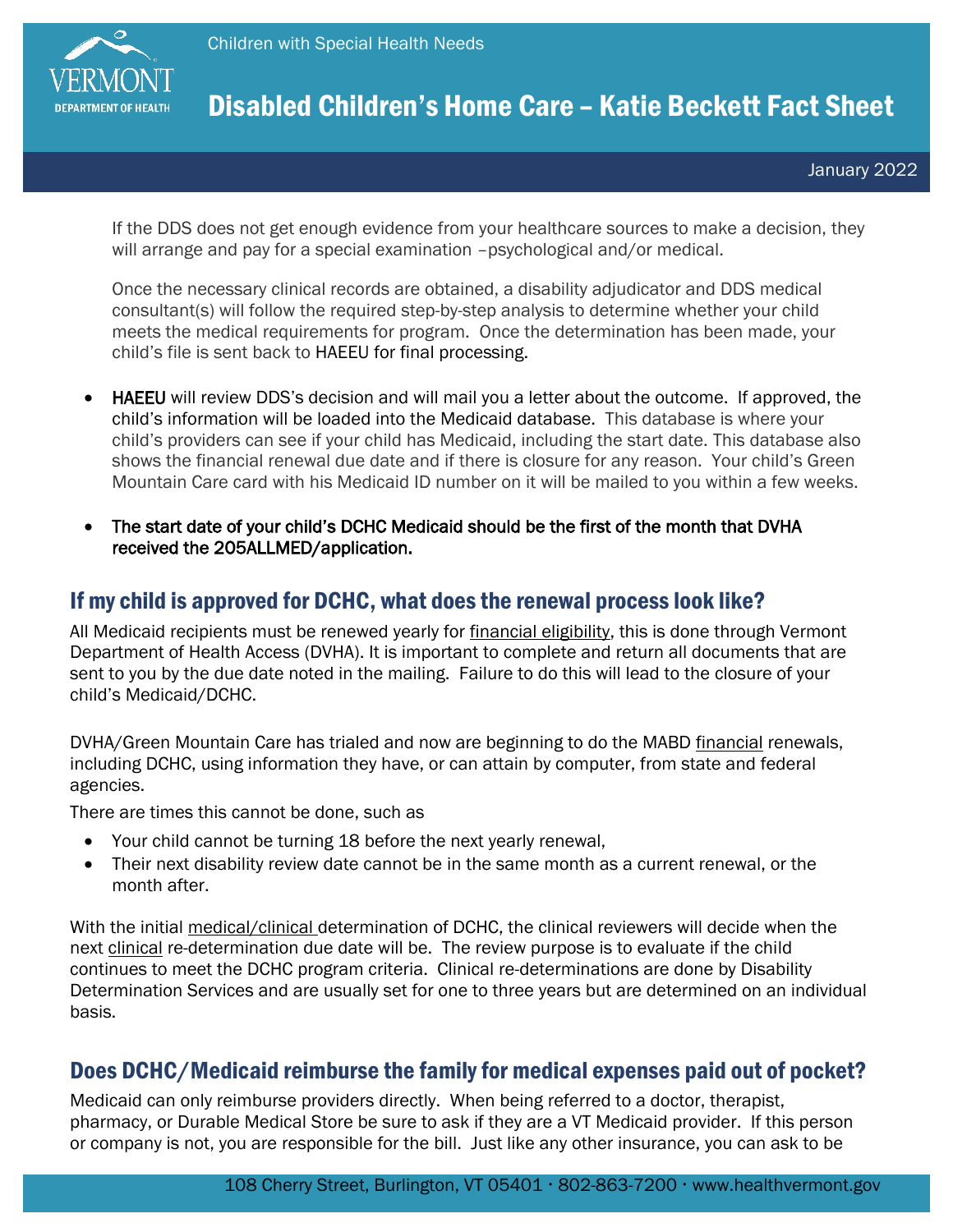

# DEPARTMENT OF HEALTH **Disabled Children's Home Care – Katie Beckett Fact Sheet**

referred to VT Medicaid providers only. Here is a link to a list of VT Medicaid providers: <http://www.vtmedicaid.com/#/providerLookup>

## What does Vermont Medicaid cover for children?

Check out the [Covered Services Information](https://dvha.vermont.gov/members/dr-dynasaur) on the Department of Health's website.

You will also receive information in your Green Mountain Health Care Programs Handbook [1.21.20.pdf](https://dvha.vermont.gov/sites/dvha/files/documents/Members/VT_Hlthcare%20Programs%20Handbook_%202019%20final%20update%201.21.20.pdf)

#### What is EPSDT and why does it matter?

The Early and Periodic Screening, Diagnostic and Treatment (EPSDT) benefit provides comprehensive and preventive health care services for children under age 21 who are enrolled in Medicaid. EPSDT is key to ensuring that children and adolescents receive appropriate preventive, dental, mental health, and developmental, and specialty services.

From the DVHA website:

#### • How EPSDT Works

 EPSDT is a federal law. It says the state must pay for any medically needed health care service. Medically needed means it is for that health problem. AND that this is what most doctors would do to treat the problem. It pays for some services that it won't cover for adults. Some services need to be OK'd first.

- EPSDT does not pay for:
	- Services or items that are not in federal Medicaid laws (Section 1905(a) of the Social Security Act).
	- Experimental care that is not safe or does not work.
	- High-cost services or items if a cheaper one will work just as well.
	- Services that are not medical.

To request coverage for your child under age 21, a Medicaid enrolled provider should submit a prior authorization request. Prior authorization forms can be found on the [Clinical Prior Authorization](https://dvha.vermont.gov/forms-manuals/forms/clinical-prior-authorization-forms)  [Forms](https://dvha.vermont.gov/forms-manuals/forms/clinical-prior-authorization-forms) webpage.

You can read more about this benefit at [Department of Vermont Health Access/EPSDT](https://dvha.vermont.gov/members/vermont-medicaid-programs/medicaid/epsdt) or at [Medicaid.gov](https://www.medicaid.gov/medicaid/benefits/early-and-periodic-screening-diagnostic-and-treatment/index.html) websites.

### What if there are changes in my child's residence, income, or insurance?

During the year you should report as soon as possible any financial, residency, and primary insurance changes your child has. You can call Green Mountain Care at 1-800-250-8427 or use this form: [Green Mountain Care Change Report Form 200GMC](https://dvha.vermont.gov/sites/dvha/files/documents/Members/200GMC%20fillable%20FINAL.pdf)